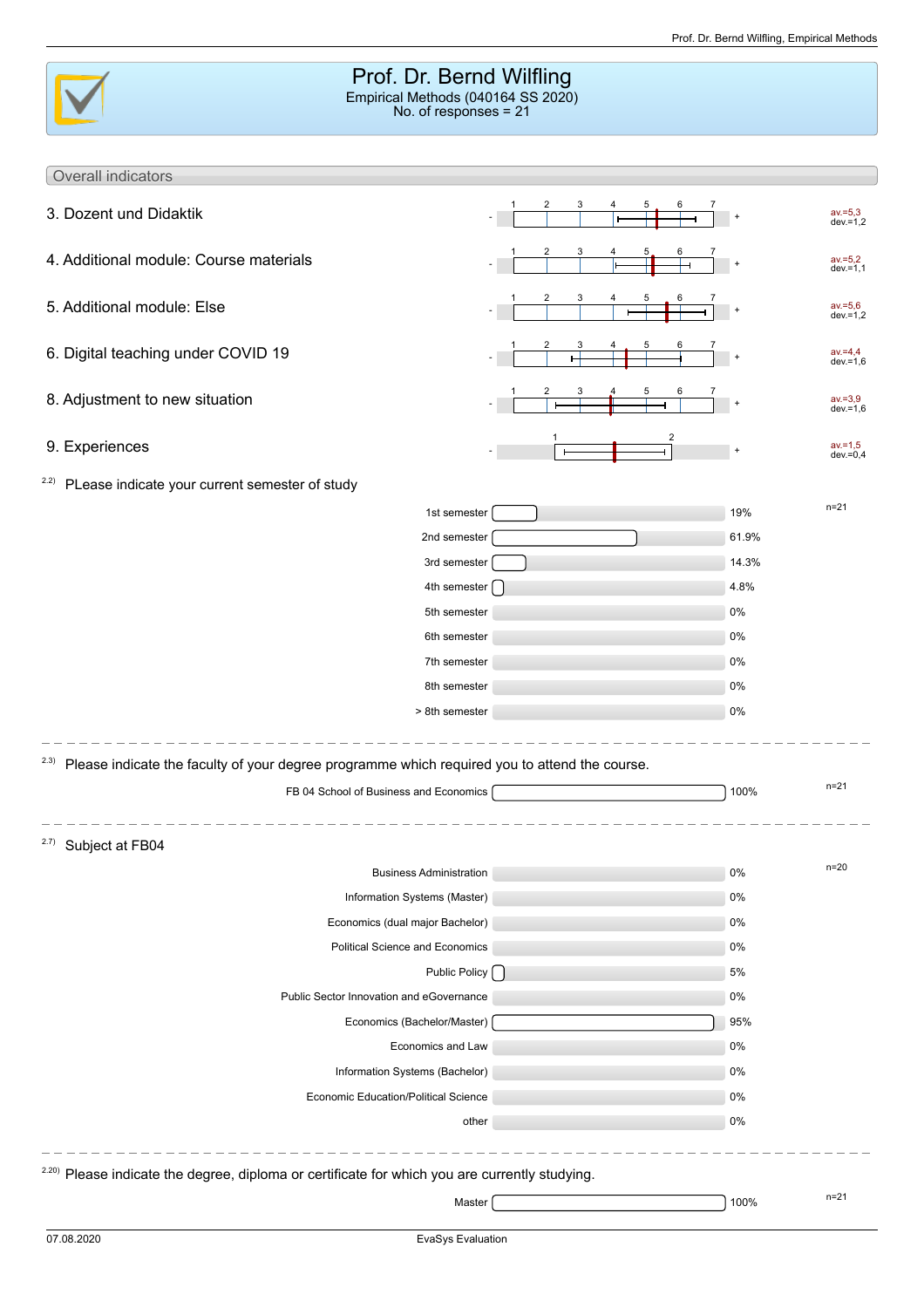# <sup>3.13)</sup> On a scale ranging from 1.0 (very good) to 5.0 (unacceptable), I would grade the course

| $\overline{\phantom{a}}$ | <u>ັ</u><br>. |       |        |
|--------------------------|---------------|-------|--------|
|                          | 1.0           | 5%    | $n=20$ |
|                          | 1.3           | 5%    |        |
|                          | 1.7           | 35%   |        |
|                          | 2.0           | 25%   |        |
|                          | 2.3           | 25%   |        |
|                          | $2.7\,$       | $0\%$ |        |
|                          | 3.0           | 5%    |        |
|                          | 3.3           | $0\%$ |        |
|                          | $3.7\,$       | $0\%$ |        |
|                          | 4.0           | $0\%$ |        |
|                          | $5.0\,$       | $0\%$ |        |
|                          |               |       |        |

# 3.11) How many hours did you spend every week on preparation and post-preparation for the course?

---------------------------

| $\pmb{0}$        | 0%    | n=20 |
|------------------|-------|------|
| $\mathbf{1}$     | 15%   |      |
| 2                | 50%   |      |
| $3\lceil$        | $5\%$ |      |
| 4 <sup>1</sup>   | 15%   |      |
| 5 <sup>5</sup>   | $5\%$ |      |
| $6 \mid$         | $5\%$ |      |
| $\overline{7}$   | $0\%$ |      |
| 8 [              | $5\%$ |      |
| $\boldsymbol{9}$ | $0\%$ |      |
| more than 9      | $0\%$ |      |
|                  |       |      |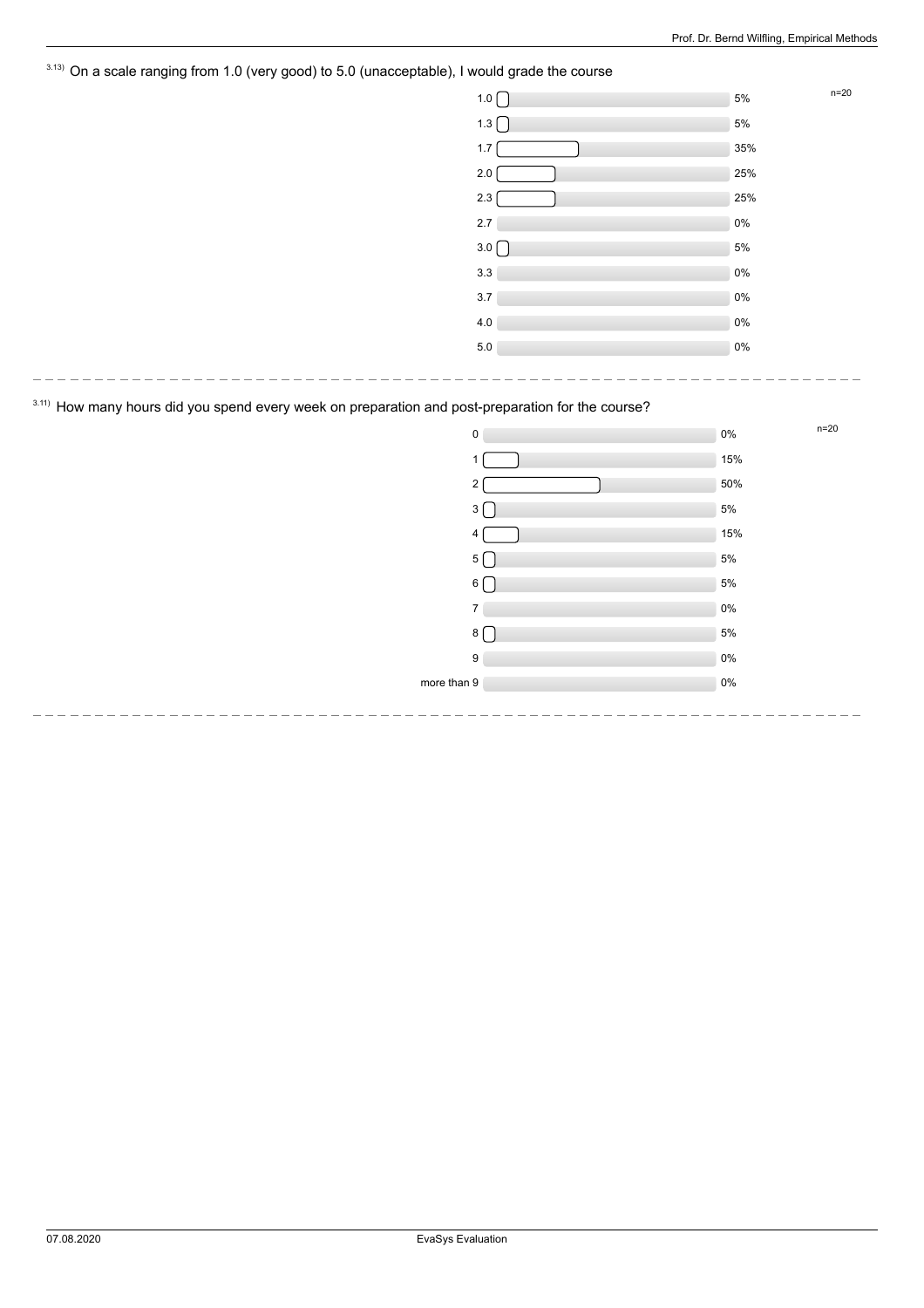# Profile

Name of the course:

Subunit: FB04 Wirtschaftswissenschaftliche Fakultät Name of the instructor: Prof. Dr. Bernd Wilfling

(Name of the survey)

Values used in the profile line: Mean

Empirical Methods

#### 3. Dozent und Didaktik

| 3.1) | The course provided me with a good overview<br>of the topics covered.                                                     | disagree<br>completely |  | agree<br>completely | $n = 21$ | $av = 5.9$ | $md=6.0$ | $dev = 0.5$ |  |
|------|---------------------------------------------------------------------------------------------------------------------------|------------------------|--|---------------------|----------|------------|----------|-------------|--|
| 3.2) | The teacher often used examples that helped<br>me understand the course content.                                          | disagree<br>completely |  | agree<br>completely | $n = 21$ | $av = 5.8$ | $md=6.0$ | $dev = 1.1$ |  |
| 3.3) | In my opinion the teacher responded<br>adequately to students' questions and<br>comments.                                 | disagree<br>completely |  | agree<br>completely | $n = 21$ | $av = 4.3$ | $md=4.0$ | $dev = 1.4$ |  |
| 3.4) | The course content was presented in a way<br>that aroused my interest.                                                    | disagree<br>completely |  | agree<br>completely | $n=21$   | $av = 5.3$ | $md=6.0$ | $dev = 1.3$ |  |
| 3.5) | During the course I was able to follow the<br>structure at all times.                                                     | disagree<br>completely |  | agree<br>completely | $n = 21$ | $av = 5.6$ | $md=6.0$ | $dev = 1.2$ |  |
| 3.6) | In my opinion the teacher's time management<br>was good.                                                                  | disagree<br>completely |  | agree<br>completely | $n = 21$ | $av = 5.6$ | $md=6.0$ | $dev = 1.1$ |  |
| 3.7) | The course made me look forward to deeper<br>involvement in certain course content in the<br>future.                      | disagree<br>completely |  | agree<br>completely | $n = 21$ | $av = 5.1$ | $md=5.0$ | $dev = 1.4$ |  |
| 3.8) | The course content was presented in such a<br>way that I was able to understand it well.                                  | disagree<br>completely |  | agree<br>completely | $n=21$   | $av = 5.3$ | $md=6.0$ | $dev = 1.2$ |  |
| 3.9) | The course content was presented in such a<br>way that interconnections between the topics<br>covered became clear to me. | disagree<br>completely |  | agree<br>completely | $n = 21$ | $av = 5.5$ | $md=6.0$ | $dev = 1.1$ |  |
|      | 3.10) I received concrete information regarding post-<br>preparation of the course content.                               | disagree<br>completely |  | agree<br>completely | $n=21$   | $av = 4.7$ | $md=5.0$ | $dev = 1.4$ |  |
|      | 3.12) For me, the presentation and communication of<br>the course content was                                             | too difficult          |  | too easy            | $n = 21$ | $av = 2.8$ | $md=3.0$ | $dev = 0.5$ |  |

#### 4. Additional module: Course materials

- 4.1) The material used was provided in the Learnweb.  $\begin{array}{|c|c|c|c|c|}\n\hline\n\text{not at all} & \text{---} & \text{---} & \text{completely}\n\end{array}$ n=17 av.=4,8 md=5,0 dev.=0,4 4.2) The media used by the teacher helped me understand the course contents. disagree completely agree completely n=21 av.=5,3 md=5,0 dev.=1,1  $4.3)$  I found the additional materials provided useful. disagree<br>completely agree completely n=21 av.=5,0 md=5,0 dev.=1,2 4.4) I consider the amount of material provided during the course...  $\frac{1}{\sqrt{1-\frac{1}{\sqrt{1-\frac{1}{\sqrt{1-\frac{1}{\sqrt{1-\frac{1}{\sqrt{1-\frac{1}{\sqrt{1-\frac{1}{\sqrt{1-\frac{1}{\sqrt{1-\frac{1}{\sqrt{1-\frac{1}{\sqrt{1-\frac{1}{\sqrt{1-\frac{1}{\sqrt{1-\frac{1}{\sqrt{1-\frac{1}{\sqrt{1-\frac{1}{\sqrt{1-\frac{1}{\sqrt{1-\frac{1}{\sqrt{1-\frac{1}{\sqrt{1-\frac{1}{\sqrt{1-\frac{1}{\sqrt{1-\frac{1}{\sqrt{1-\frac{1}{\sqrt{1-\frac{1}{\sqrt{1-\frac{1}{\sqrt{1-\frac{1$ n=21 av.=3,1 md=3,0 dev.=0,8
- 5. Additional module: Else
- $5.1$ ) The teacher clearly stated the goals of the course, allowing me to easily follow the course.
- $5.2$ ) I had the impression that the teacher was always well prepared.
- 5.3) The teacher used activating elements in the course, enabling me to learn actively and productively.

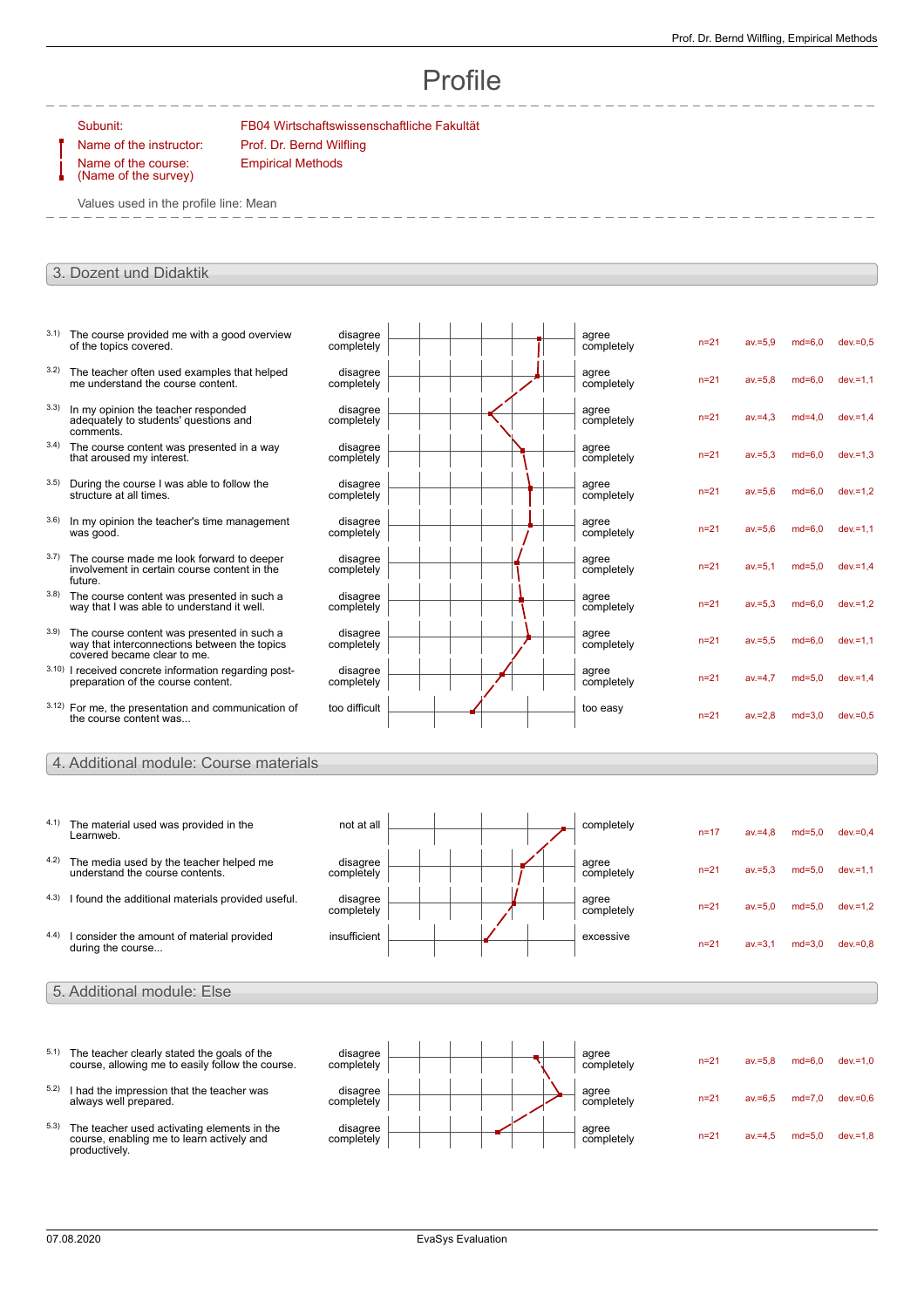# 6. Digital teaching under COVID 19

| 6.1) | to achieve learning goals.                                                          | much easier    |  | much harder    | $n=20$   | $av = 4,3$ | $md=4,5$ | $dev = 1.5$ |
|------|-------------------------------------------------------------------------------------|----------------|--|----------------|----------|------------|----------|-------------|
| 6.2) | to comprehend the learning material.                                                | much easier    |  | much harder    | $n=20$   | $av = 4.0$ | $md=4,0$ | $dev = 1,4$ |
| 6.3) | to learn in a self-directed manner.                                                 | much easier    |  | much harder    | $n=20$   | $av = 3,6$ | $md=3,0$ | $dev = 1.9$ |
| 6.4) | to work continuously (including preparation and<br>follow-up).                      | much easier    |  | much harder    | $n=20$   | $av = 3,7$ | $md=3,5$ | $dev = 1.6$ |
| 6.5) | to interact with the lecturers.                                                     | much easier    |  | much harder    | $n=20$   | $av = 5,5$ | $md=6,0$ | $dev = 1,8$ |
| 6.6) | to interact and coordinate with your fellow<br>students (also in groups).           | much easier    |  | much harder    | $n=20$   | $av = 5.6$ | $md=6.0$ | $dev = 1.5$ |
| 6.7) | to orientate yourself about the course<br>organization and expectations.            | much easier    |  | much harder    | $n=20$   | $av = 4.3$ | $md=4.0$ | $dev = 1.6$ |
| 6.8) | to learn in the work environment at home.                                           | much easier    |  | much harder    | $n=20$   | $av = 4.4$ | $md=4.0$ | $dev = 1.9$ |
|      |                                                                                     |                |  |                |          |            |          |             |
|      | 7. Workload                                                                         |                |  |                |          |            |          |             |
|      |                                                                                     |                |  |                |          |            |          |             |
|      |                                                                                     |                |  |                |          |            |          |             |
|      | $7.1$ ) I perceive the digital format of this course as                             | more strenuous |  | less strenuous |          |            |          |             |
|      |                                                                                     |                |  |                | $n=20$   | $av = 4.0$ | $md=4.0$ | $dev = 1.4$ |
| 7.3) | Did you change the number of courses                                                | more           |  | less           |          |            |          |             |
|      | attended compared to the previous semesters?                                        |                |  |                | $n=19$   | $av = 2,1$ | $md=2.0$ | $dev = 0.6$ |
|      |                                                                                     |                |  |                |          |            |          |             |
|      | 8. Adjustment to new situation                                                      |                |  |                |          |            |          |             |
|      |                                                                                     |                |  |                |          |            |          |             |
|      |                                                                                     |                |  |                |          |            |          |             |
|      | 8.1) - Technically (e.g. learning new software,                                     | very easy      |  | very difficult |          |            |          |             |
|      | additional hardware, technical problems,<br>network problems)                       |                |  |                | $n=20$   | $av = 2.7$ | $md=2.0$ | $dev = 1.6$ |
|      | 8.2) - Time management (more disciplined time                                       | very easy      |  | very difficult |          |            |          |             |
|      | management, postponement behavior /<br>procrastination)                             |                |  |                | $n=20$   | $av = 3.8$ | $md=4.0$ | $dev = 1.5$ |
|      | $8.3$ ) - Organizationally (e.g. finding a quiet                                    | very easy      |  | very difficult | $n=20$   | $av = 3.9$ | $md=4.0$ | $dev = 1.7$ |
|      | workplace, coordinating with colleagues, group<br>work)                             |                |  |                |          |            |          |             |
| 8.4) | - Socially (e.g. less or more limited social<br>contacts)                           | very easy      |  | very difficult | $n=20$   | $av = 5.3$ | $md=5.5$ | $dev = 1,8$ |
|      |                                                                                     |                |  |                |          |            |          |             |
|      |                                                                                     |                |  |                |          |            |          |             |
|      | 9. Experiences                                                                      |                |  |                |          |            |          |             |
|      |                                                                                     |                |  |                |          |            |          |             |
|      |                                                                                     |                |  |                |          |            |          |             |
| 9.2) | Were the chosen teaching formats in this<br>course (synchronous, e.g. Zoom meeting, | Yes            |  | No             | $n = 18$ | $av = 1,2$ | $md=1.0$ | $dev = 0,4$ |
|      | asynchronous, e.g. Powerpoint slides with                                           |                |  |                |          |            |          |             |
| 9.4) | Was there enough interaction with the lecturer?                                     | Yes            |  | No             | $n = 16$ | $av = 1.8$ | $md=2,0$ | $dev = 0,4$ |
|      |                                                                                     |                |  |                |          |            |          |             |
| 9.6) | Was there enough interaction with other                                             | Yes            |  | No             |          |            |          |             |